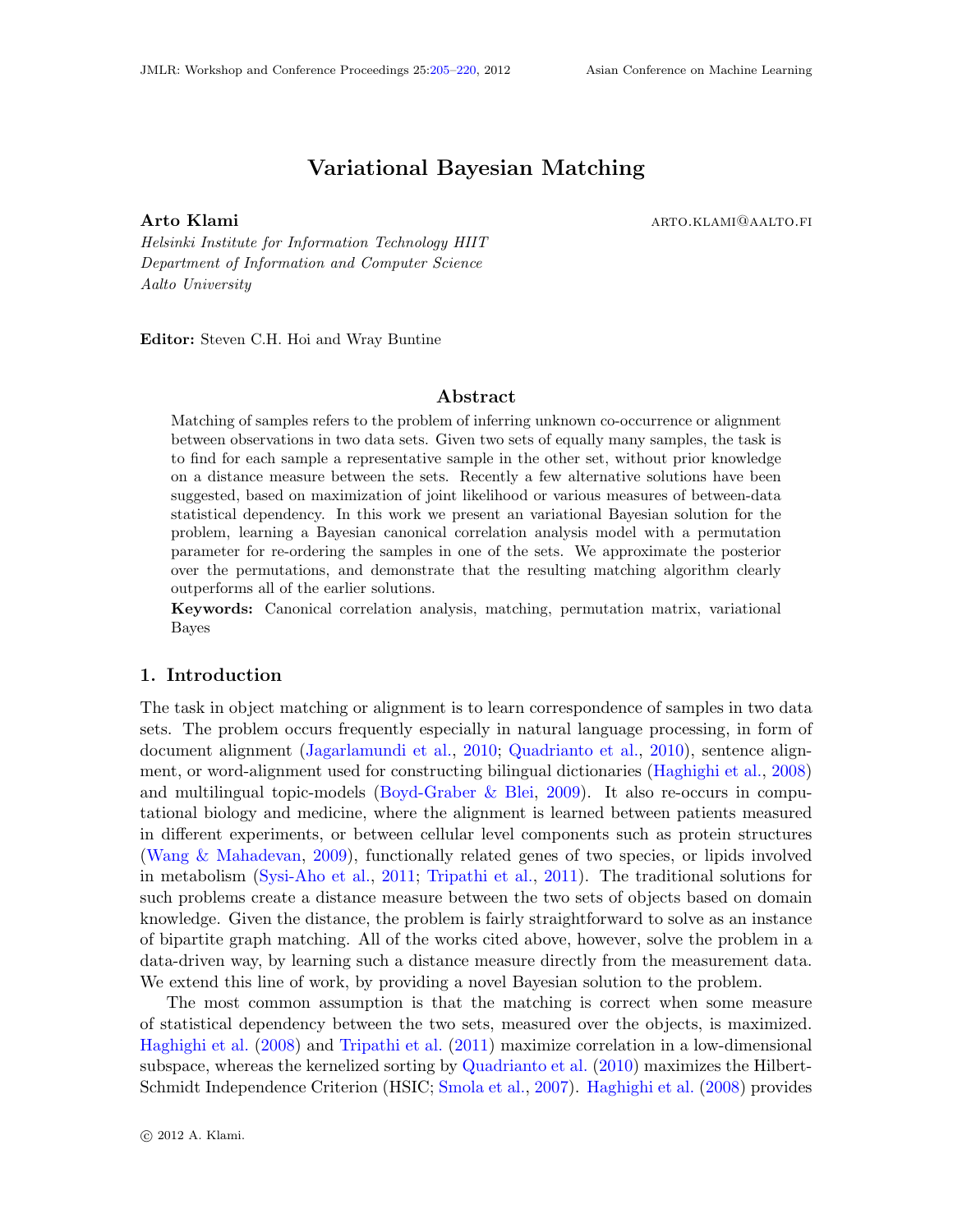also an alternative viewpoint: They maximize not only the correlation between the sets but also the joint likelihood of the samples under a certain probabilistic model, the probabilistic interpretation of canonical correlation analysis (CCA) [\(Bach and Jordan,](#page-14-2) [2005\)](#page-14-2). [Boyd-](#page-14-1)[Graber & Blei](#page-14-1)  $(2009)$  give another example of learning the match to maximize the joint likelihood, and the early kernelized sorting algorithm by [Jebara](#page-15-7) [\(2004\)](#page-15-7) maximizes the joint likelihood of a Gaussian model.

We extend the work of [Haghighi et al.](#page-14-0) [\(2008\)](#page-14-0) in the sense that we define the matching through both a joint likelihood criterion and maximal correlation. The former criterion is a natural choice in the generative modeling framework, whereas the latter choice is encouraged by the success of earlier dependency-maximizing solutions. The main difference between the two solutions is that [Haghighi et al.](#page-14-0) [\(2008\)](#page-14-0) learns the maximum likelihood estimate over the match and the parameters of the probabilistic model, whereas we do posterior inference for both. As the underlying model we use the Bayesian canonical correlation analysis [\(Wang,](#page-15-8) [2007;](#page-15-8) [Klami & Kaski,](#page-15-9) [2007;](#page-15-9) [Virtanen et al.,](#page-15-10) [2011\)](#page-15-10).

The match can be parameterized by a permutation matrix. If  $X$  denotes one data set of N objects and Y the other, the task is to find a  $N \times N$  permutation matrix  $\pi$  such that X is close to  $Y\pi$ , where "close" is defined by one of the criteria mentioned above. To be more precise, we will do inference over a posterior distribution of the permutation. Exact variational inference over permutations is only tractable for small  $N$  (at most tens), based on Fourier transformations [\(Kondor et al.,](#page-15-11) [2007\)](#page-15-11) or mapping the permutations to a hyper-sphere [\(Plis et al.,](#page-15-12) [2011\)](#page-15-12). To work with larger  $N$ , we present two alternative approximative techniques that are computationally feasible for the size of problems considered by earlier matching solutions (hundreds of samples). Both build on the observation that we can learn the most likely permutation efficiently with an assignment problem (AP) solver.

In summary, we present a novel solution to the matching problem using variational Bayesian inference. We simultaneously learn the posterior over parameters of a Bayesian CCA model and a permutation matrix representing the match. We compare the method with the best earlier solutions on two benchmark datasets used by [Jagarlamundi et al.](#page-15-1) [\(2010\)](#page-15-1), [Quadrianto et al.](#page-15-2) [\(2010\)](#page-15-2) and [Tripathi et al.](#page-15-5) [\(2011\)](#page-15-5), and show how the new variational Bayesian matching clearly outperforms them. Furthermore, we demonstrate the importance of good initialization and provide a new initialization strategy that is generally applicable for all matching solutions.

# 2. Matching

#### 2.1. Problem Formulation

Given two sets of N objects, denoted by  $\mathcal X$  and  $\mathcal Y$ , the goal is to discover a permutation matrix  $\pi$  over the objects in Y such that the *i*th object in X corresponds to the object in Y for which  $\pi_{ji} = 1$ . The correspondence is defined by a cost function  $c(\mathcal{X}, \mathcal{Y}|\pi)$ which is maximized with respect to  $\pi \in \mathcal{P}$ . Here  $\mathcal{P} \in \{0,1\}^{N \times N}$  is the set of all  $N \times N$ binary permutation matrices with unit row and column sums. Our cost function will be the marginal log-likelihood, whereas many of the earlier solutions have used statistical dependency.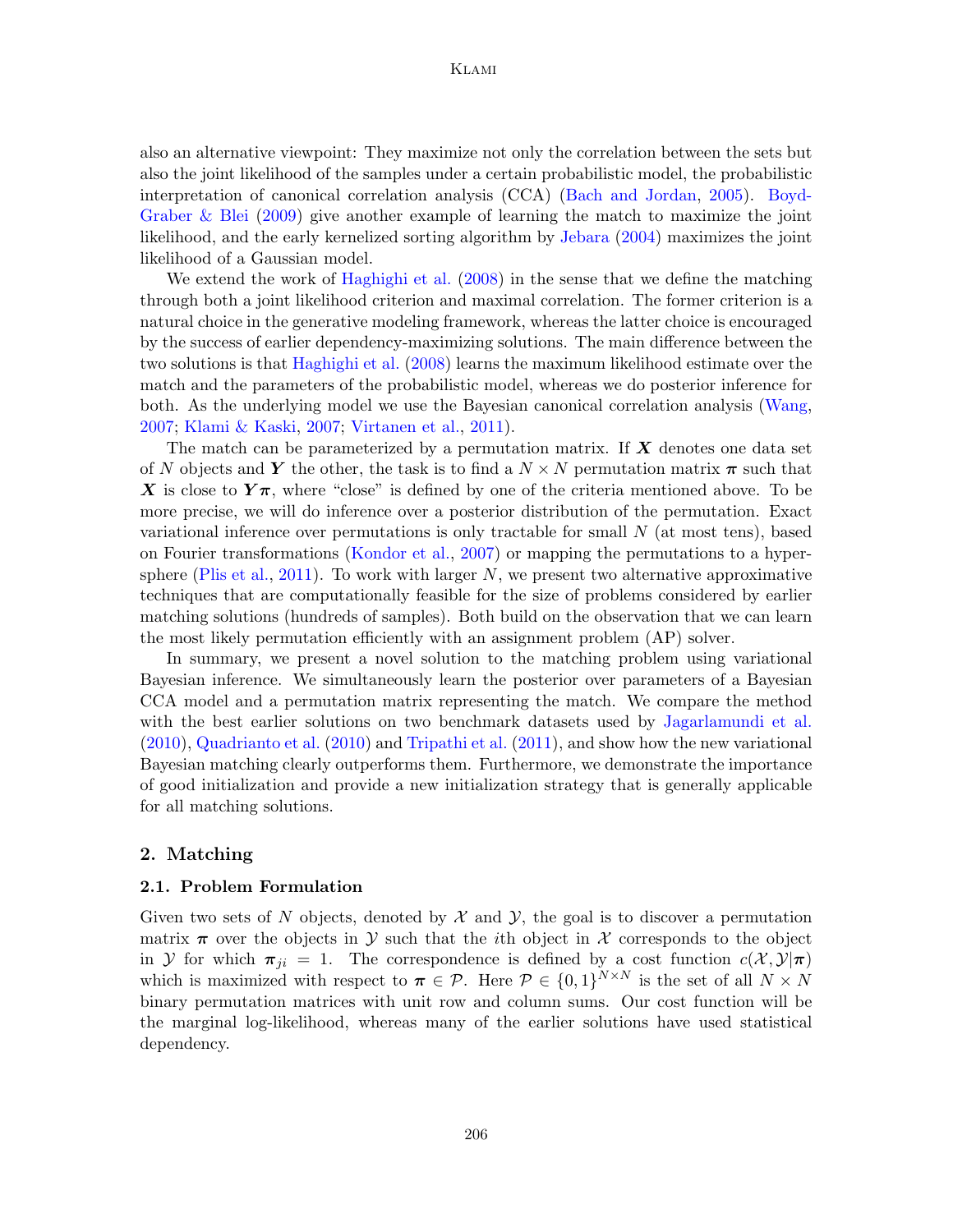In this work the samples will be represented as real-valued vectors, and hence the sets are represented as matrices  $\boldsymbol{X} \in \mathbb{R}^{D_x \times N}$  and  $\boldsymbol{Y} \in \mathbb{R}^{D_y \times N}$ . Individual samples will be denoted by column vectors  $x_i$  and  $y_j$ .

#### 2.2. Earlier Solutions

Most earlier solutions to the matching problem maximize a dependency measure such as canonical correlation or the HSIC measure [Smola et al.](#page-15-6) [\(2007\)](#page-15-6). [Haghighi et al.](#page-14-0) [\(2008\)](#page-14-0) and [Tripathi et al.](#page-15-5) [\(2011\)](#page-15-5) seek for a linear subspace revealing the correlations, alternatingly optimizing over the projections and solving a linear assignment problem to find the best permutation in that subspace. The kernelized sorting methods [Jebara](#page-15-7) [\(2004\)](#page-15-7); [Quadrianto](#page-15-2) [et al.](#page-15-2) [\(2010\)](#page-15-2), in turn, directly evaluate and maximize a kernel-based dependency measure. However, the resulting cost corresponds to a quadratic assignment problem, which they solve by iteratively applying a linear AP solver. [Jagarlamundi et al.](#page-15-1) [\(2010\)](#page-15-1) presented improved initialization and various other tricks to improve robustness of kernelized sorting solutions.

The matching canonical correlation analysis (MCCA) method by [Haghighi et al.](#page-14-0) [\(2008\)](#page-14-0) can also be interpreted as maximizing the joint likelihood of the two data sets, based on the probabilistic interpretation of CCA [\(Bach and Jordan,](#page-14-2) [2005\)](#page-14-2). Another example of likelihood maximization is the multilingual topic model of [Boyd-Graber & Blei](#page-14-1) [\(2009\)](#page-14-1), which matches vocabularies of two languages by finding a maximum a posteriori estimate over their permutations. Finally, an alternative strategy for learning the match is to explicitly create a distance measure between the two sets. For example, manifold alignment by Wang  $\&$ [Mahadevan](#page-15-3) [\(2009\)](#page-15-3) does that by comparing within-set neighborhoods. Given the distances, the matching problem can be solved as linear AP. While this approach circumvents the need for iterative solution, the computational cost for learning the distances is severe.

We will compare our method with the closest alternatives from all categories, namely the alternating CCA+AP solution by [Tripathi et al.](#page-15-5) [\(2011\)](#page-15-5), the leading kernelized sorting variant by [Jagarlamundi et al.](#page-15-1)  $(2010)$ , and the manifold alignment method of [Wang &](#page-15-3) [Mahadevan](#page-15-3) [\(2009\)](#page-15-3) complemented with an AP solver. The model by [Boyd-Graber & Blei](#page-14-1) [\(2009\)](#page-14-1) is not comparable, since their goal is learning a topic-model and the match is learned only as a part of it.

# 3. Variational Bayesian Matching

We formulate a solution to the matching problem by straightforward joint modeling. We assume the data is generated by a latent variable model of the type

$$
p(\boldsymbol{X}, \boldsymbol{Y}) = \prod_{i=1}^N \int p(\boldsymbol{x}_i | \boldsymbol{z}_i) p(\boldsymbol{y}_i | \boldsymbol{z}_i) p(\boldsymbol{z}_i) d \boldsymbol{z}_i.
$$

That is, the i.i.d. samples in the two data sets are conditionally independent given a latent variable, which is a typical assumption in multi-view learning.

The matching is introduced as an explicit permutation matrix  $\pi \in \mathcal{P}$  applied to re-order the samples in one of the data sets. We indicate by  $\pi_{ji} = 1$  that the sample  $y_j$  pairs with the latent variable  $z_i$  (which is associated with the sample  $x_i$ ), and using  $\pi_{i}$  to denote the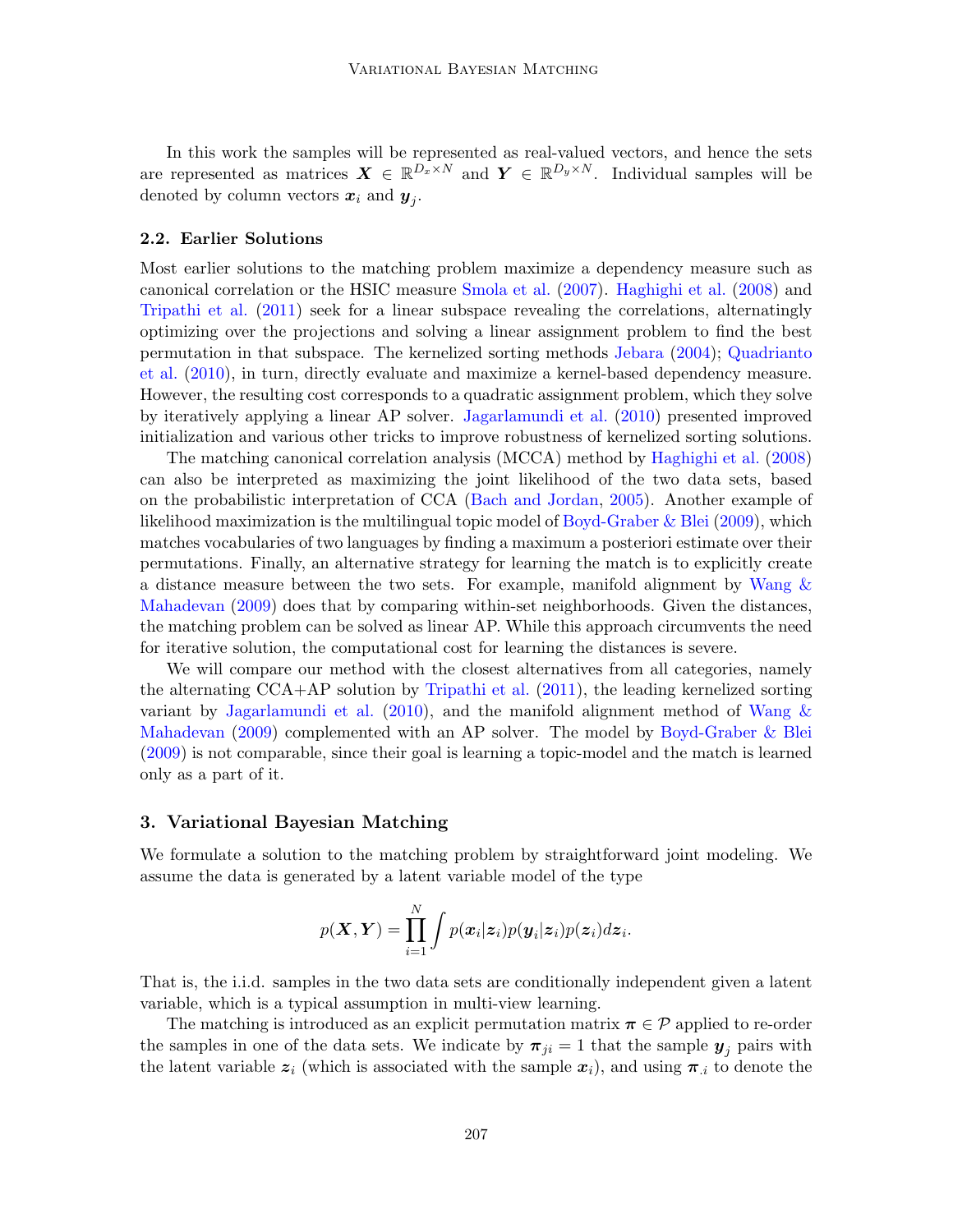ith column we can write the Bayesian matching model as

$$
p(\boldsymbol{X}, \boldsymbol{Y}) = \int_{\mathcal{P}} \left( p(\boldsymbol{\pi}) \prod_{i=1}^{N} \int p(\boldsymbol{x}_i | \boldsymbol{z}_i) p(\boldsymbol{Y} \boldsymbol{\pi}_{\cdot i} | \boldsymbol{z}_i) p(\boldsymbol{z}_i) d \boldsymbol{z}_i \right) d \boldsymbol{\pi}.
$$

We will explicitly integrate over  $\pi$ , which turns out to be crucially important for the matching accuracy. To compare with the alternative methods only providing a point-estimate, we will additionally obtain a MAP estimate for  $\pi$  after learning the posterior.

We could alternatively introduce separate permutation matrices for both  $X$  and  $Y$ . This would make the scenario more symmetric by enabling soft choice of latent variables for both sets, but for the task of learning a match it would mostly just double the computational cost due to needing to optimize for two permutations.

#### 3.1. Bayesian CCA

As the actual model we use the Bayesian CCA model as presented by [Virtanen et al.](#page-15-10) [\(2011\)](#page-15-10), which matches the choice of maximizing correlation made by the earlier solutions of [Haghighi et al.](#page-14-0) [\(2008\)](#page-14-0) and [Tripathi et al.](#page-15-5) [\(2011\)](#page-15-5). This means our approach is maximizing both the joint marginal likelihood and a dependency measure. Furthermore, it has the intuitively appealing property that we need not consider variation independent of the other set while learning the match.

The Bayesian CCA with  $K$  components is defined as

$$
\begin{aligned} \boldsymbol{z}_i &\sim \mathcal{N}(\boldsymbol{0}, \boldsymbol{I}), \\ \left[\boldsymbol{x}_i; \boldsymbol{y}_i\right] &\sim \mathcal{N}(\boldsymbol{W}\boldsymbol{z}_i, \boldsymbol{\Sigma}), \end{aligned}
$$

where  $[x_i; y_i]$  denotes the feature-wise concatenation of the samples with  $D = D_x + D_y$ dimensions and  $z_i \in \mathbb{R}^{K \times 1}$ . The covariance is diagonal

$$
\mathbf{\Sigma} = \left[ \begin{array}{cc} \tau_x^{-1} \boldsymbol{I} & \mathbf{0} \\ \mathbf{0} & \tau_y^{-1} \boldsymbol{I} \end{array} \right],
$$

with Gamma prior for the precisions  $\tau_x$  and  $\tau_y$ , and the projection  $\boldsymbol{W} \in \mathbb{R}^{D \times K}$  is made group-wise sparse by the prior

$$
\beta_{xk} \sim \mathcal{G}(\alpha_0, \beta_0) \qquad \beta_{yk} \sim \mathcal{G}(\alpha_0, \beta_0)
$$

$$
p(\boldsymbol{W}) = \prod_{k=1}^K \left( \mathcal{N}(\boldsymbol{W}_x(k)|\boldsymbol{0}, \beta_{xk}^{-1}\boldsymbol{I}) \mathcal{N}(\boldsymbol{W}_y(k)|\boldsymbol{0}, \beta_{yk}^{-1}\boldsymbol{I}) \right).
$$

Here  $\boldsymbol{W} = [\boldsymbol{W}_x; \boldsymbol{W}_y]$  so that  $\boldsymbol{W}_x$  covers the dimensions spanned by  $\boldsymbol{X}, \boldsymbol{W}_x(k)$  is the kth column of  $W_x$ , and  $\mathcal{G}(\alpha_0, \beta_0)$  is a flat Gamma prior. The prior is critical in dividing the components into three categories: those describing correlations between the two sets  $(\beta_{x_k}$  and  $\beta_{y_k}$  are both small) and to those describing variation specific to just one set and independent of the other (either  $\beta_{xk}$  or  $\beta_{yk}$  is very large).

An efficient variational approximation is provided by the factorization

<span id="page-3-0"></span>
$$
Q = q(\tau_x)q(\tau_y) \prod_{k=1}^K q(\beta_{xk})q(\beta_{yk}) \prod_{i=1}^N q(z_i) \prod_{d=1}^D q(\boldsymbol{W}_{d.}),
$$
\n(1)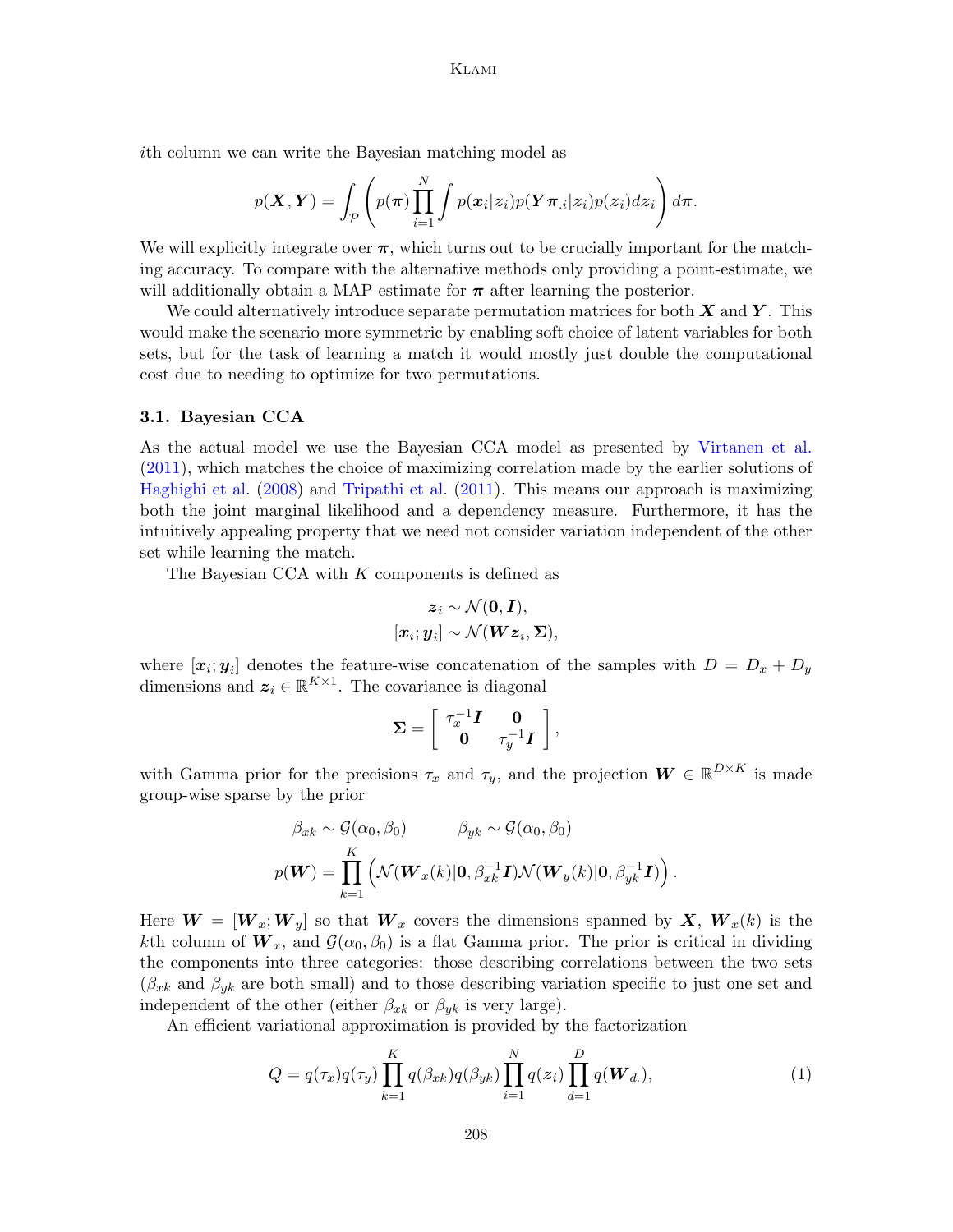and the parameters of each term are learned with the alternating updates explained by [Virtanen et al.](#page-15-10) [\(2011\)](#page-15-10).

#### 3.2. Matching Bayesian CCA

The matching Bayesian CCA model extends the above formulation by replacing the likelihood part with

$$
[\boldsymbol{x}_i;\boldsymbol{Y}\boldsymbol{\pi}_{.i}]\sim\mathcal{N}(\boldsymbol{W}\boldsymbol{z}_i,\boldsymbol{\Sigma}),
$$

where  $\pi \in \mathcal{P}$ . We assume a uniform prior over all  $N \times N$  permutation matrices, but could easily incorporate priors obtained from additional information sources as long as they factorize over the sample pairs.

The variational approximation in [\(1\)](#page-3-0) needs to be complemented by an extra term  $q(\pi)$ , which is a distribution over permutation matrices. The primary challenge in learning the model is in updating this distribution. Even approximating the distribution that is over the N!-dimensional space initially sounds infeasible, but in practice the problem is simplified by two observations: (i) We can efficiently find the exact permutation matrix  $\hat{\pi}$  that maximizes the variational lower bound and (ii) only a tiny fraction of other permutation matrices will have probability that does not vanish to zero compared to  $\hat{\pi}$  (see, e.g., [Leskovec et al.](#page-15-13) [\(2010\)](#page-15-13)). Given these observations, we can construct  $q(\pi)$  by properly normalizing a distribution over a small set of permutations  $S = {\pi^{(m)}}_{m=0}^{M}$  that includes  $\hat{\pi} = \pi_0$  and some nearby permutations.

Given a set S of feasible permutation matrices with their associated weights  $w_m$ , it is easy to compute the expectation  $\langle \pi \rangle = \frac{1}{\sum u}$  $\frac{1}{w_m} \sum_{m=0}^{M} w_m \pi^{(m)}$ . Simple verification confirms that the update rules of regular Bayesian CCA can be re-used for all other terms in the approximation, assuming we simply transform Y by  $\langle \pi \rangle$  after updating the match.

#### 3.2.1. Finding the Most Likely Permutation

The log-cost of any permutation is given by

$$
\log w_m \propto -\frac{1}{2}\sum_{i=1}^N \left\langle \tau_y\left(\boldsymbol{Y} \boldsymbol{\pi}_{.i}^{(m)} - \boldsymbol{W}_y \boldsymbol{z}_i)\right)^T \left(\boldsymbol{Y} \boldsymbol{\pi}_{.i}^{(m)} - \boldsymbol{W}_y \boldsymbol{z}_i)\right)\right\rangle,
$$

where  $\langle \cdot \rangle$  denotes the expectation over the approximating posterior. To find the most likely permutation  $\hat{\pi}$ , we collect all pairwise expected distances into a single  $N \times N$  matrix  $\hat{\mathbf{A}}$ with entries

<span id="page-4-0"></span>
$$
\begin{aligned} \boldsymbol{A}_{ij} &= \frac{1}{2} \langle \tau_y (\boldsymbol{y}_j - \boldsymbol{W}_y \boldsymbol{z}_i)^T (\boldsymbol{y}_j - \boldsymbol{W}_y \boldsymbol{z}_i) \rangle \\ &= \frac{1}{2} \langle \tau_y \rangle \left[ \boldsymbol{y}_j^T \boldsymbol{y}_j - 2 \boldsymbol{y}_j^T \langle \boldsymbol{W}_y \rangle \langle \boldsymbol{z}_i \rangle + \text{Tr} \left( \langle \boldsymbol{W}_y^T \boldsymbol{W}_y \rangle \langle \boldsymbol{z}_i \boldsymbol{z}_i^T \rangle \right) \right], \end{aligned}
$$

where  $Tr(\cdot)$  denotes the matrix trace. A regular linear assignment problem solver will then find a globally optimal choice of  $\hat{\pi}$  so that  $\sum \text{diag}(\mathbf{A}\hat{\pi})$  is minimized.

It is worth noting that the entries of  $A_{ij}$  are here assumed independent; the uncertainty in  $z_i$  is integrated out separately for each j. For any single  $\pi$  this corresponds directly to the factorization assumptions of [\(1\)](#page-3-0) and hence we will correctly identify the most likely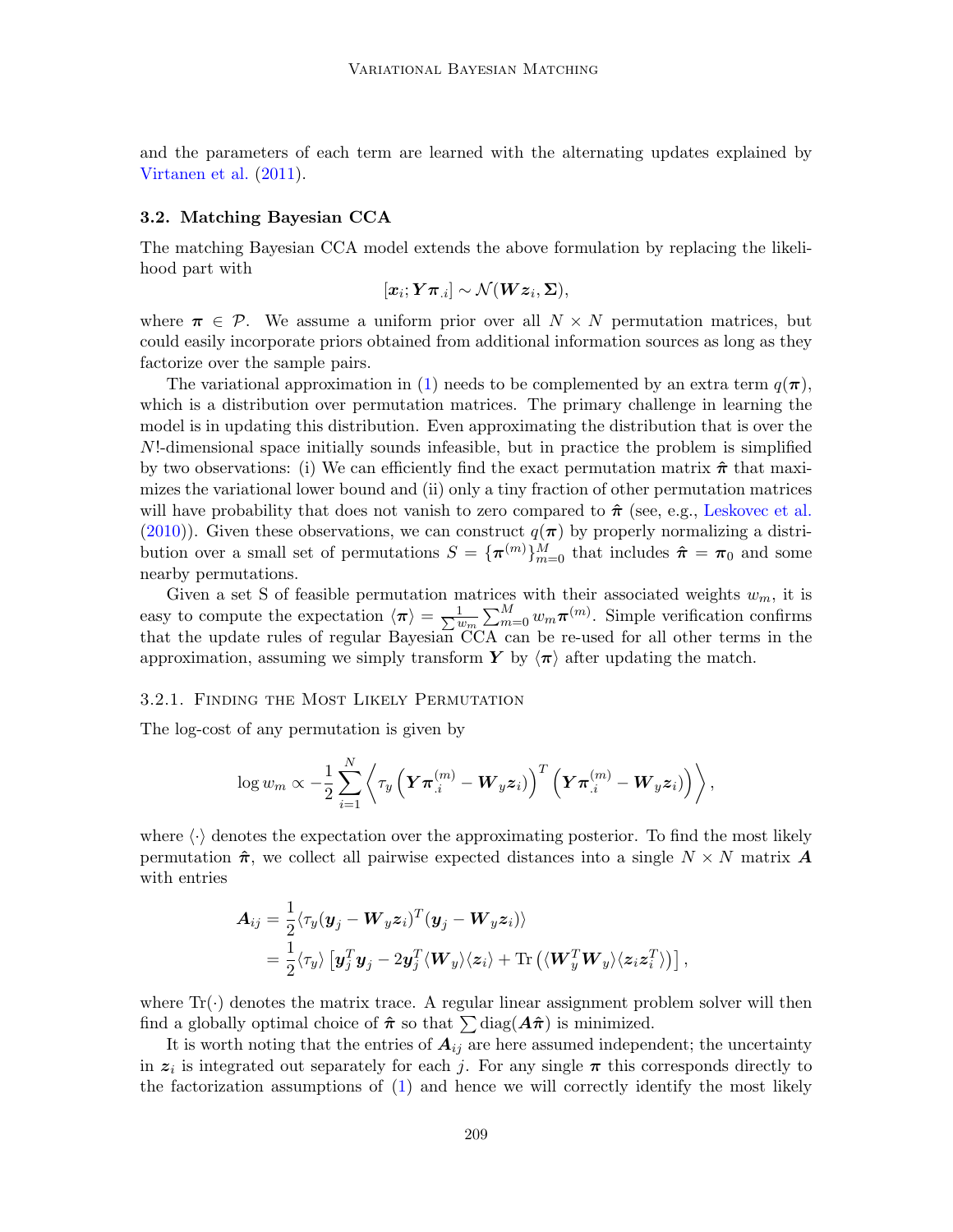permutation without needing to make any further assumptions. However, for comparing different permutations the above formulation makes one more independence assumption: The latent variables are assumed independent of the match. This is a necessary assumption for efficient computation, but as discussed in Section [3.2.2](#page-5-0) it causes problems when trying to approximate the full posterior over the matches, especially for high-dimensional data. We will later explain one way of relaxing the assumption, but first we proceed by explaining the rest of the algorithm for this factorized choice.

Another important detail concerns the computation of the expectations in [\(2\)](#page-4-0). The straightforward choice would be to use as  $\langle z_i \rangle$  and  $\langle z_i z_i^T \rangle$  the moments of the current  $q(z_i)$ , which has been computed according to the previously updated  $q(\pi)$ . This would, however, bias the choice of the permutation towards the current expectation  $\langle \pi \rangle$ , preventing efficient change of pairs and causing severe issues with local optima: if  $y_j$  was last time paired with  $x_i$  then  $z_i$  has already been optimized for  $y_j$ . A much more efficient approach is to implicitly re-optimize  $q(z_i)$  for each entry of  $A$ , allowing fair game between the different samples. Assuming  $y_j$  pairs with  $z_i$ , the update rule for  $q(z_i) = \mathcal{N}(\mu_{ij}, \Sigma_z)$  is given by

$$
\begin{aligned} \boldsymbol{\Sigma}_z &= \left(\langle \tau_x \rangle \langle \boldsymbol{W}_x^T \boldsymbol{W}_x \rangle + \langle \tau_y \rangle \langle \boldsymbol{W}_y^T \boldsymbol{W}_y \rangle + \boldsymbol{I} \right)^{-1} \\ \boldsymbol{\mu}_{ij} &= \boldsymbol{\Sigma}_z \left(\langle \tau_x \rangle \langle \boldsymbol{W}_x^T \rangle \boldsymbol{x}_i + \langle \tau_y \rangle \langle \boldsymbol{W}_y^T \rangle \boldsymbol{y}_j \right). \end{aligned}
$$

Plugging  $\langle z_i \rangle = \mu_{ij}$  and  $\langle z_i z_i^T \rangle = \mu_{ij} \mu_{ij}^T + \Sigma_z$  in [\(2\)](#page-4-0) improves the eventual matching accuracy of the method considerably, compared to directly using the current  $q(z<sub>i</sub>)$ . Note that  $\Sigma_z$  does not depend on i or j, and hence needs to be computed only once per iteration.

Finally, since CCA automatically infers which of the K components model correlations between the two sets, it makes sense to learn the match only over those components. We can do that by analytically integrating out  $z_i$  for the components that do not describe any variation in X (that is,  $\beta_{x_k}$  is very large) – the ones not active in Y anyway have no effect on **A**. Denoting by  $V_y$  the columns of  $W_y$  corresponding to the components marginalized out and by  $U_y$  the remaining columns, the entries in [\(2\)](#page-4-0) are replaced by 1  $\frac{1}{2}\langle(\bm{y}_j-\bm{U}_y\bm{z}_i)\bm{\Psi}(\bm{y}_j-\bm{U}_y\bm{z}_i)\rangle$ , where  $\bm{\Psi}=\left(\bm{V}_y\bm{V}_y^T+\tau_y^{-1}\bm{I}\right)^{-1}$ . For efficient inversion we use the Woodbury identity  $\Psi = \tau_y I - \tau_y^2 \boldsymbol{V}_y \left( \boldsymbol{I} + \tau_y \boldsymbol{V}_y^T \boldsymbol{V}_y \right)^{-1} \boldsymbol{V}_y^T$ . For large  $D_y$  we can further approximate  $\Psi = \tau_y I$  for faster computation, since the elements of the latter term are of the order  $\tau_y \frac{\text{rank}(\bm{V}_y)}{D_y}$  $\frac{K(V_{y})}{D_{y}}$ , tending to zero for large  $D_{y}$ . This can be seen (details omitted for brevity) by contrasting the scales of  $\boldsymbol{V}_y \boldsymbol{V}_y^T$  and  $\boldsymbol{V}_y^T \boldsymbol{V}_y$ , for which we get analytic expressions since the elements of  $V_y$  are drawn from zero-mean Gaussian distributions with known variances.

## <span id="page-5-0"></span>3.2.2. Finding Other Likely Permutations

To create a full distribution over the permutations we need to complement the most likely permutation with a set of other reasonable permutations. For this purpose we propose two alternative strategies. The first approach assumes the latent variables to be independent of the match and results in a deterministic approximation, whereas the latter breaks the independent assumption but numerical integration is needed for inference.

**Factorized Method:** By making the assumption that  $z_i$  are independent of the permutation  $\pi$ , we can directly use costs of the form  $w_m \propto e^{-\sum_{i=1}^{\alpha} \text{diag}(A\pi^{(m)})}$  to obtain the relative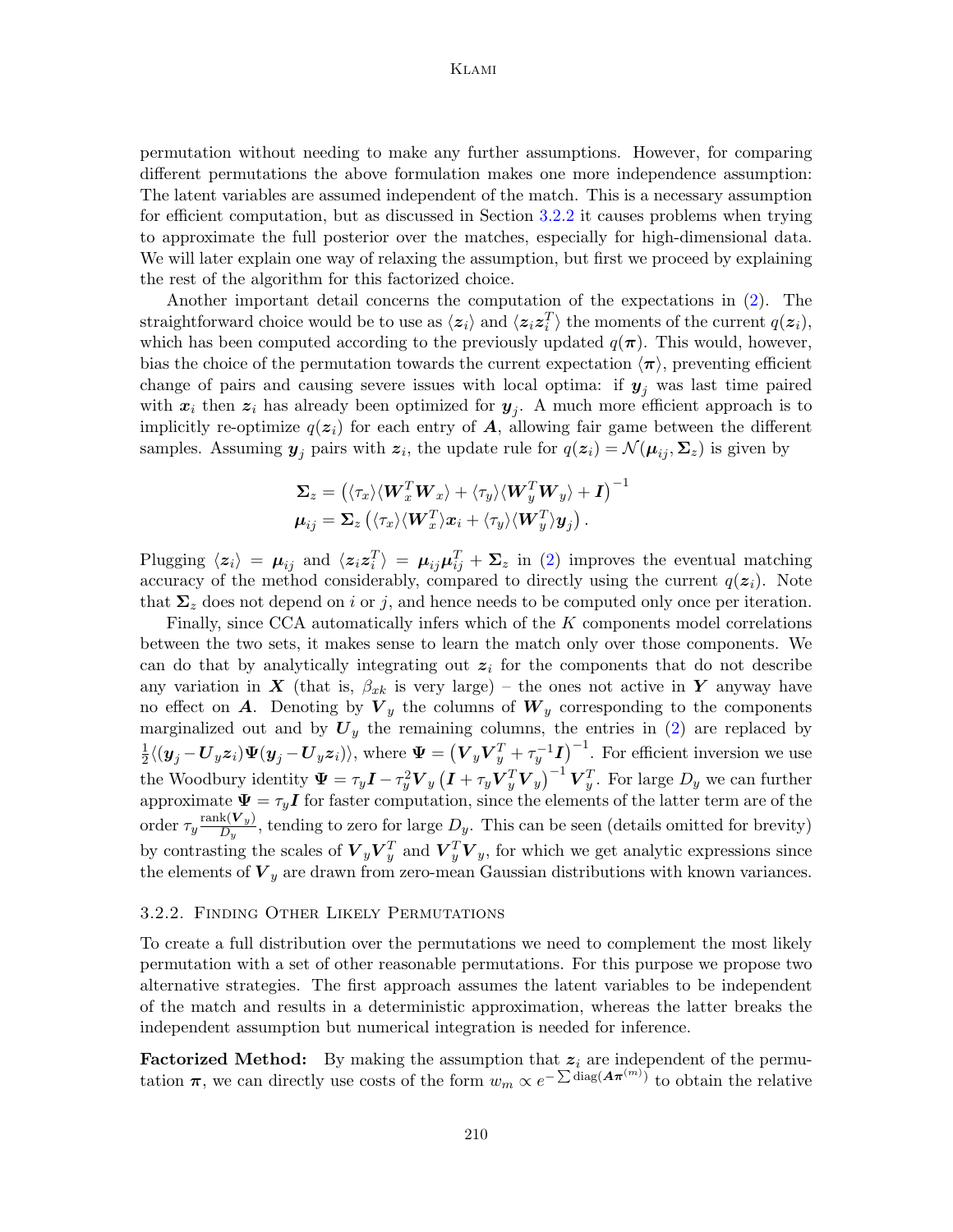

<span id="page-6-0"></span>Figure 1: The ratio of likely permutations (probability compared to the best permutation  $\hat{\pi}$ above  $10^{-2}$  or  $10^{-4}$ ) in the neighborhood of  $\hat{\pi}$  as a function of the dimensionality D. For large  $D$  all of the alternatives have essentially zero probability, which implies that  $q(\pi)$  converges towards a delta distribution around  $\hat{\pi}$ . The ratios were computed for the final model learned for  $N = 80$  images (see Section [4.1\)](#page-10-0) based on random subsets of D features, averaged over 10 runs. For larger N the situation is not as extreme, but the trend is similar.

probabilities of different permutations  $\pi^{(m)}$ . We can then approximate the full posterior by repeatedly slightly perturbing  $\hat{\pi}$  and computing the relative cost of the resulting alternative permutations. This will produce a unimodal approximation centered around the mode, to complement the other unimodal terms in [\(1\)](#page-3-0).

To create the set of other feasible permutations, we find  $N$  other permutations that differ minimally from the optimal one. We exclude one pair at a time from the optimal match (by setting the corresponding element in  $A$  to infinity) and solve the AP again. All of the resulting matches  $\pi^{(m)}$  will be worse than the optimal one, but will be maximally close in terms of probability due to having only one extra constraint. Note, however, that they will typically differ for multiple pairs, since the single constraint propagates to multiple changes in the full permutation. For each unique  $\pi^{(m)}$  we then evaluate the associated cost  $w_m$ , and the expectation over the approximative posterior is given by the weighted average  $\langle \pi \rangle \, = \, \frac{1}{\sum v}$  $\frac{1}{w_m}\sum_{m=0}^M w_m \pi^{(m)}$ . Here  $\pi^{(0)} = \hat{\pi}$  denotes the most likely permutation. Note that  $M \leq N$ , since we create N alternative permutations, but it is possible that several constraints result in the same permutation.

An interesting observation is that for large  $D_y$  the weight  $w_m$  will be negligible for most  $\pi^{(m)}$ . Even though the algorithm generates maximally similar permutations by adding always just one additional constraint, most of them have very low probability for all but very low-dimensional data. We ran the algorithm for various lower-dimensional variants of the image data studied in Section [4.1,](#page-10-0) and plot the ratio of likely permutations as a function of dimensionality in Figure [1.](#page-6-0) Already for  $D_y = 128$  the relative probabilities of half of the permutations are below  $10^{-4}$ , and for  $D_y = 2048$  we find essentially no permutations that would have noticeable weight in  $q(\pi)$ .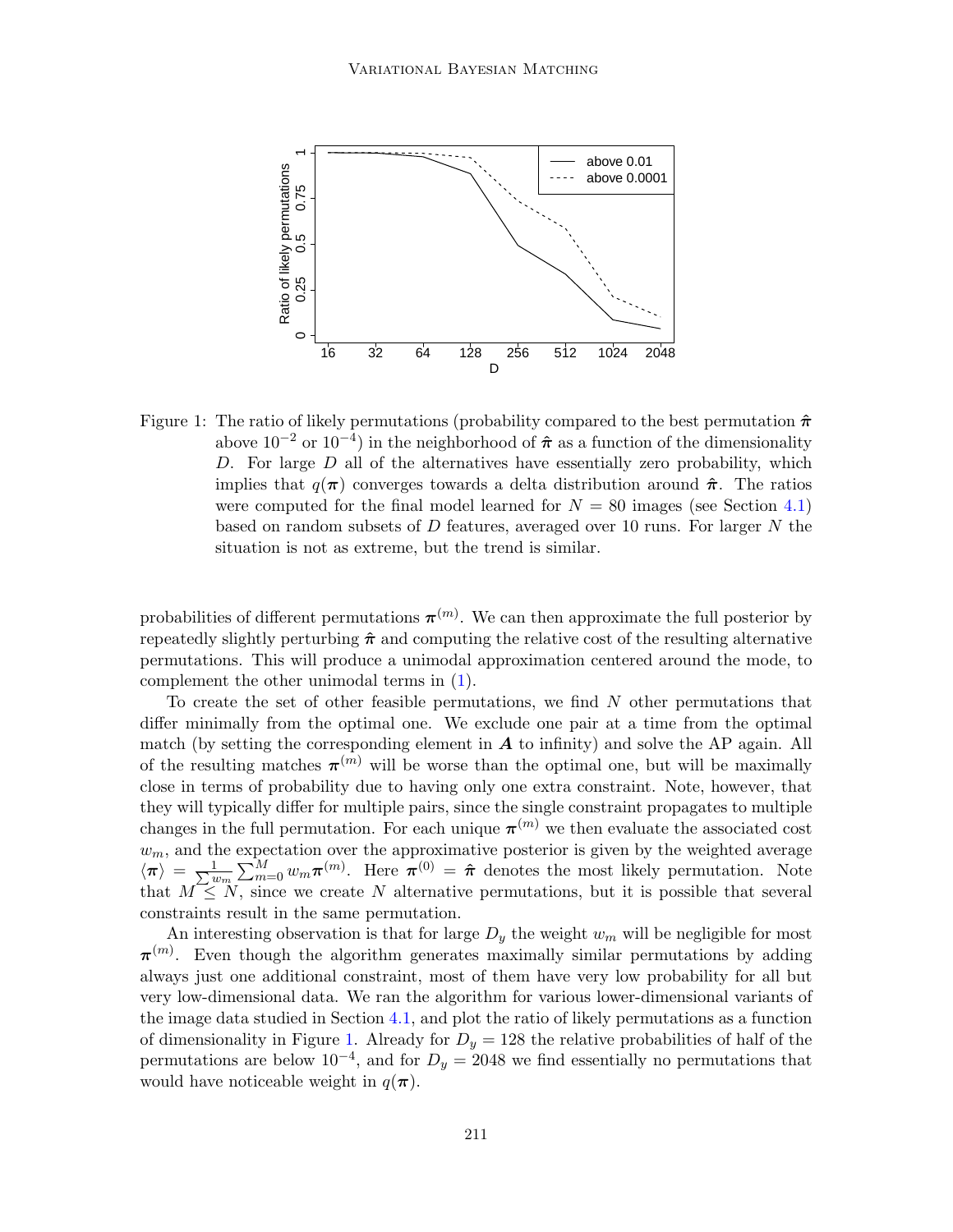For low-dimensional data the posterior over the permutations is smooth, and no efficient algorithm for finding all likely permutations exists. The above process will, however, generate a reasonable subset of those in the immediate vicinity of the optimal one, providing an approximation of the posterior around its mode. It is also easy to extend the procedure to create larger set of likely permutations, for example by creating also alternative permutations with more than one constraint, or by performing weighted random walk in the space of all permutations similar to the sampling scheme by [Leskovec et al.](#page-15-13) [\(2010\)](#page-15-13). In the experiments we use the algorithm as described above, creating only the  $N$  alternative permutations. Preliminary tests indicate that covering bigger set of likely permutations slightly improves the accuracy, but for these applications the gain is small compared to the increased computational cost.

**Non-factorized Method:** The property that  $q(\pi)$  converges to a delta distribution around  $\hat{\pi}$  is caused by the assumption that the latent variables are independent of the match. When computing  $A_{ij}$  we integrate over  $z_i$  separately for each j, which implies that the matching cost depends only on the expected distances between  $W_y z_i$  and  $y_j$ . This assumption is critical for computation (otherwise the matching cost would not factorize over the samples), but it also means that the uncertainty in the distances is not fully taken into account: the pairs with the smallest expected distance will be strongly preferred for high-dimensional data, irrespective of the variance.

To avoid the problem we should model the dependencies between the choices instead of allowing each  $y_j$  to independently integrate over  $z_i$ . If a particular value is chosen for  $z_i$ then it should simultaneously become, for instance, both a better pair for  $y_j$  and a worse pair for some other sample  $y_l$ . In other words, the posterior distributions depend on the chosen match: Conditional on the choice " $y_j$  is paired with  $x_i$ ", the distribution of  $W_yz_i$ shifts closer to  $y_j$  than what the update rule in [\(2\)](#page-4-0) would suggest, and often this implies it shifts away from some other samples. This property is illustrated in Figure [2.](#page-8-0)

Explicitly modeling such dependencies requires simultaneously integrating over the N latent variables  $z_i$  to compute the relative costs of different permutations. Solving such an integral analytically seems hopeless, and hence we resort to Monte Carlo integration. For notational convenience, we introduce a new variable  $\xi_i \sim \mathcal{N}(0, \Sigma_z)$  such that  $z_i = \mu_{ij} + \xi_i$ where  $\mu_{ij}$  and  $\Sigma_z$  are given in [\(2\)](#page-4-0). Instead of assuming independent set of  $\xi_i$  values for each sample  $y_j$  and integrating them out (which would correspond to [\(2\)](#page-4-0)), we draw a joint random sample  $\{\boldsymbol{\xi}_i^{(m)}\}$  $\{a^{(m)}\}_{i=1}^N$  that is independent of j. This results in  $z_i^{(m)}$  $\bm{x}_i^{(m)}|\bm{x}_i,\bm{y}_j=\bm{\mu}_{ij}+\bm{\xi}_i^{(m)}$ i for all choices of  $y_j$ . We then solve the assignment problem with costs  $A_{ij} = \frac{1}{2}$  $\frac{1}{2} \langle \tau_y({\bm{y}}_j \boldsymbol{W}_y\boldsymbol{z}_i^{(m)}$  $\boldsymbol{y}_i^{(m)})^T(\boldsymbol{y}_j - \boldsymbol{W}_y \boldsymbol{z}_i^{(m)})$  $\binom{m}{i}$ , where  $z_i^{(m)}$  $\binom{m}{i}$  is now a fixed quantity and hence the expectation is only over  $q(\tau_y)$  and  $q(\boldsymbol{W})$ , to find the match corresponding to this particular choice of  $\xi^{(m)}$ . By repeating this process M times we can estimate  $\langle \pi \rangle$  as the unweighted average of the resulting permutations.

It is worth noting that the above numerical integration scheme does not result in monotonically increasing variational lower bound for the marginal likelihood. We have not found this to be a problem in practice, and as shown by the experiments the resulting match is better than the one obtained when not modeling the dependencies between the latent variables. The gain is particularly clear for high-dimensional data.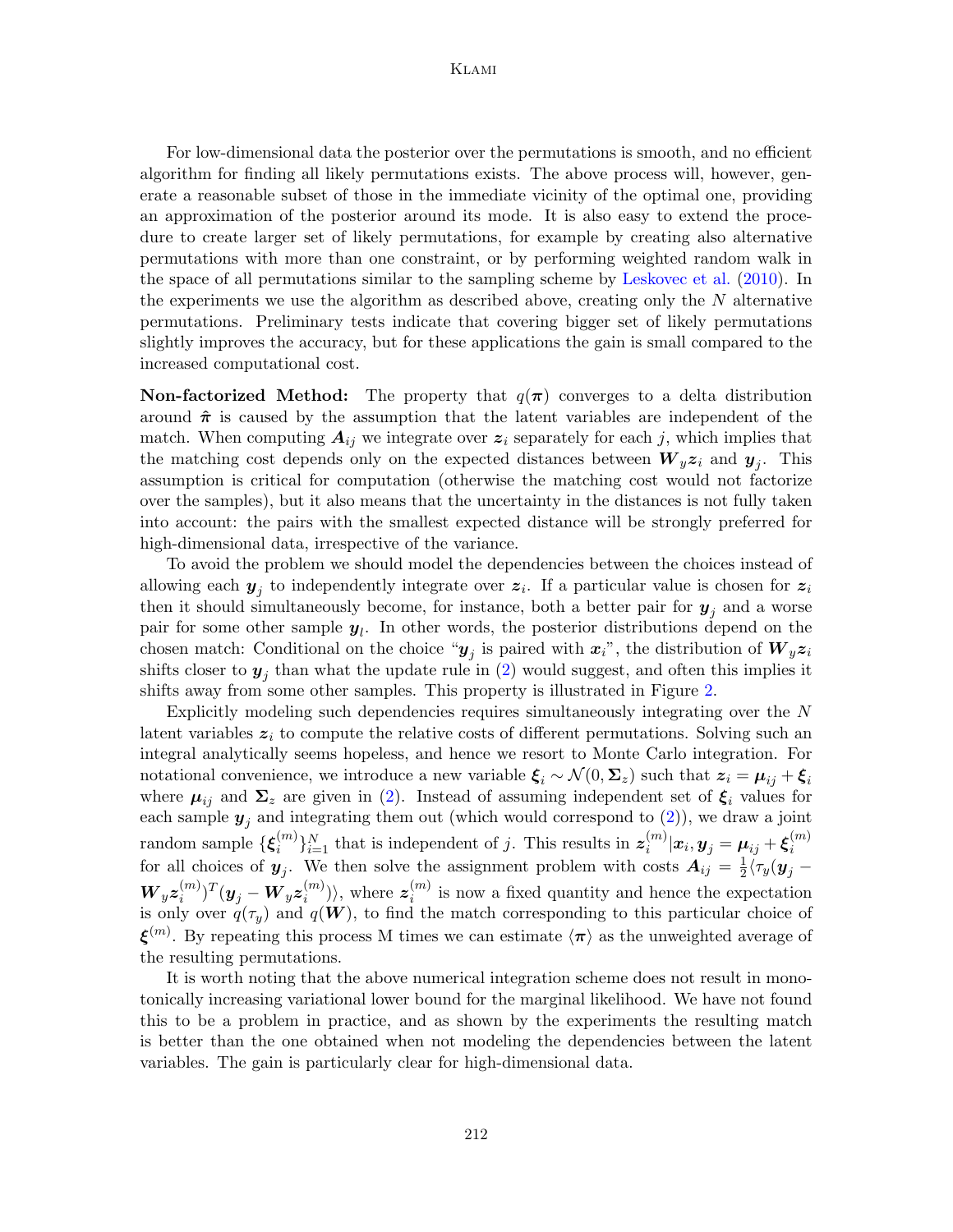

<span id="page-8-0"></span>Figure 2: Schematic illustration of the matching process, drawn for  $W_x = W_y = I$  which enables depicting both the latent variables and the samples of both views in the same two-dimensional space. Left: The posterior density of  $z_i$  depends on both  $x_i$  and  $y_j$ , and for two samples in both views there are a total of four peaks in the posterior of the latent variables, one for each possible pair. The factorized variational approximation integrates over the uncertainty (denoted by the equiprobability contours) for each choice independently, and the match will only depend on the difference of the expected distances. Even though the distributions of the distances to  $z_1$  (bottom figure) overlap heavily, the closer sample will be preferred strongly for high-dimensional data. Right: Conditional on having made a particular match (here  $y_1$  pairing with  $z_1$  and  $y_2$  pairing with  $z_2$ ) the posterior distributions of  $z_i$  shift towards the chosen y samples, influencing not only the distances depicted here but also distances to potential other samples  $y_l$ . If this effect is not modeled, the permutations with some unlikely pairs will receive too low probability since the compensation from these posterior shifts is ignored. We model the dependencies by sampling: For each  $\bm{z}_i$  we draw  $\bm{\xi}_i^{(m)}$  $i^{(m)}$  that is converted to  $z_i^{(m)}$  $\sum_{i=1}^{m} |x_i, y_j|$  (see text for details) shown here as small diamonds, and then solve the match using distances from  $y_j$  to these samples.

## 3.2.3. Initialization

As demonstrated by most earlier works, the matching problem is very sensitive to the initialization. Our solution is no exception, due to the iterative mean-field algorithm for updating the variational approximation. Hence, we present an initialization scheme that borrows elements from several earlier solutions.

The basic idea is that we solve the problem  $L$  times, each time with a different initialization. We then create a consensus of those matches, following the idea by [Tripathi](#page-15-5) [et al.](#page-15-5) [\(2011\)](#page-15-5), by counting how many times each of the sample pairs were matched together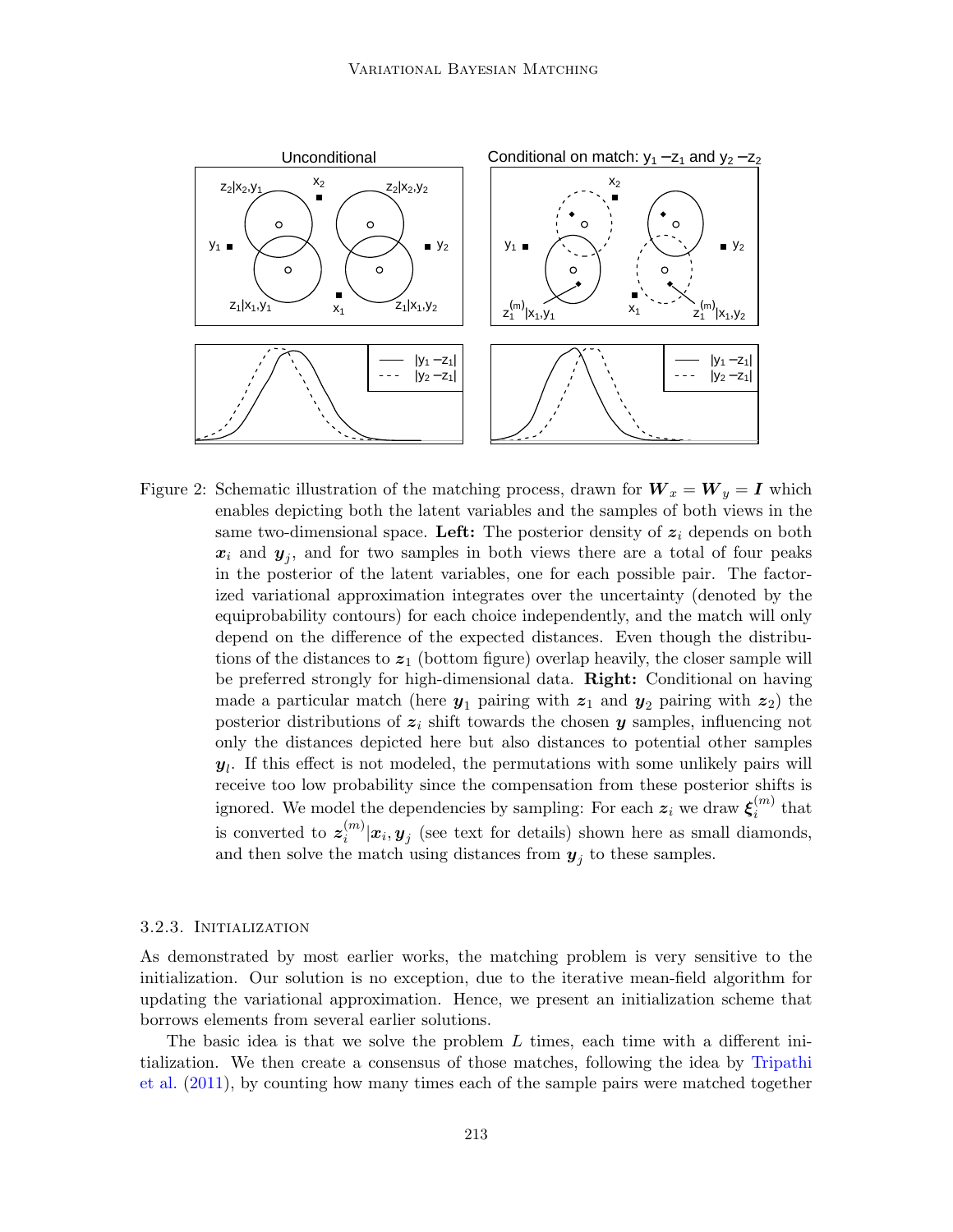in the set of the  $L$  solutions. Finally, the actual solution is computed by initializing the model with the consensus (normalized to probabilities) and solving the matching problem one more time.

The reasoning behind the strategy is that by choosing diverse initial models we can better cover the space of potential matches, making the unimodal posterior approximation less of a limitation. However, each individual initialization should still be a good one. To achieve both properties, we use a modified version of the PCA-initialization suggested by [Quadrianto et al.](#page-15-2)  $(2010)$ . For each of the L initializations we compute PCA separately for both sets and order the samples according to the first component. For increasing the diversity, we compute the PCA from random subset of  $N/2$  dimensions instead of the whole data, getting slightly different initialization for each run. Furthermore, we smoothen the initial permutation by convolving it with a Gaussian kernel (the exact width does not seem to matter).

## 3.3. Summary of the Method

Due to the somewhat complicated presentation above, we here summarize the alternative versions of the algorithm. All choices are based on the same idea of learning Bayesian CCA with an extra permutation matrix for re-ordering the samples, and they optimize each term in the posterior approximation alternatingly. For all other parameters we re-use the updates by [Virtanen et al.](#page-15-10) [\(2011\)](#page-15-10) but replace Y with  $Y\langle \pi \rangle$ . For updating  $q(\pi)$  we have three alternative choices which will be empirically compared in the next section:

- 1. **Hard matching (Hard)**: We find the most likely permutation  $\hat{\pi}$  and assume a delta distribution for the posterior, such that  $\langle \pi \rangle = \hat{\pi}$ .
- 2. Factorized soft matching (F-Soft): The most likely permutation is complemented with a set of other feasible permutations  $\{\boldsymbol{\pi}^{(m)}\}$ , obtained by re-optimizing the match with extra constraints that prevent each of the samples in turn from picking its favorite pair. We then compute  $\langle \pi \rangle$  as a weighted average of these permutations.
- 3. Non-factorized soft matching (NF-Soft): We numerically integrate over  $q(z_i)$ to model the dependencies between the match and the latent variables. For each  $\mathbf{Z}^{(m)}$  drawn from the posterior we solve the assignment problem to obtain a feasible permutation  $\pi^{(m)}$ . The expectation is given by the flat average of such permutations.

For all variants we learn the match only over the components for which both  $\beta_{x_k}$  and  $\beta_{y_k}$ are small (in practice, we use components that describe at least 0.1% of the variance in both data sets), to ignore the set-specific variation not useful for learning the match. Learning the match is the most time-consuming part, and hence we update  $q(\pi)$  only after every 10 iterations for the other terms. Overall, the computational cost of the method is dominated by the cost used for computing the  $A$  matrix and solving the assignment problem. The hard variant does these only once per iteration, the F-Soft variant repeats the latter  $N$  times, and the NF-Soft variant repeats both multiple (in our experiments  $M = 50$ ) times for each iteration.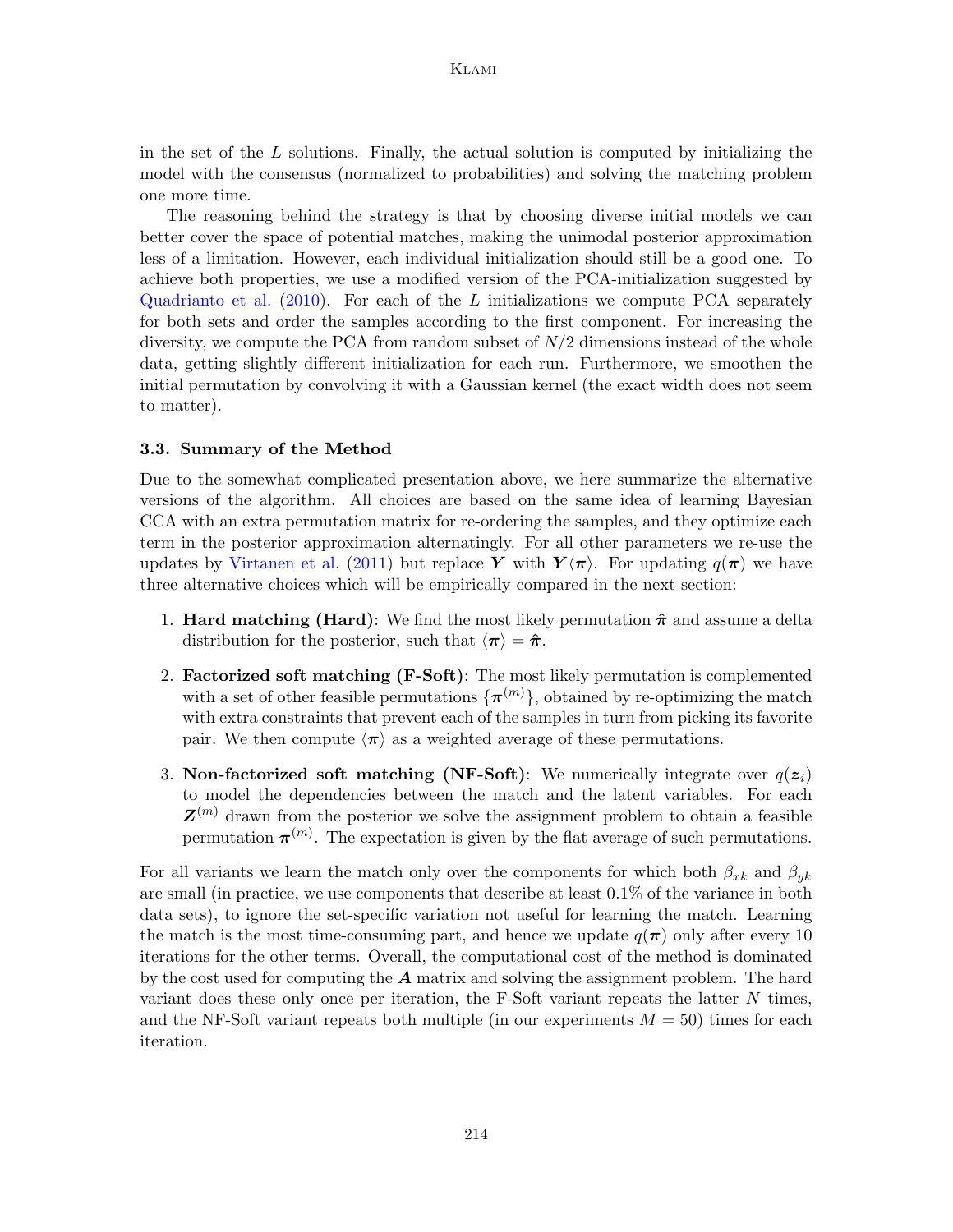# 4. Experiments

Next we compare the alternative versions presented above with earlier matching problem solutions. For fair comparison, we use data sets analyzed by the authors of the earlier methods. We start with the image data used by [Quadrianto et al.](#page-15-2) [\(2010\)](#page-15-2) and [Jagarlamundi](#page-15-1) [et al.](#page-15-1) [\(2010\)](#page-15-1) and compare our method with the latest kernelized sorting variant, and then proceed to compare our method with a CCA-based method and a distance-based method of [Wang & Mahadevan](#page-15-3) [\(2009\)](#page-15-3) on the data used by [Tripathi et al.](#page-15-5) [\(2011\)](#page-15-5). The first data is high-dimensional  $(D_x = D_y = 2400)$ , and hence an example of a case where the factorized soft matching does not help, whereas the latter is low-dimensional (the dimensionalities range from 3 to 30) and both of the soft variants provide a proper distribution over the permutations.

#### <span id="page-10-0"></span>4.1. Image Matching

In this problem the task is to match two halves of a set of 320 images, using the raw pixels values  $(40 \times 40$  pixels in Lab color space) as the input. The problem itself is completely artificial, but it has nevertheless become a kind of benchmark for the matching solutions due to the data provided by [Quadrianto et al.](#page-15-2) [\(2010\)](#page-15-2).

We apply the hard and non-factorized soft variants of our model to different subsets of the data. For each choice of N, we learn  $L = 50$  initial solutions and initialize the final model by the consensus of these matches. To further diversify the initializations, we use only a subset of  $300 - 1200$  dimensions (random choice) for each initial run. We use  $K = 8$ components, but the results would not change much for larger K since the Bayesian CCA automatically ignores unnecessary components  $(K = 16$  gave slightly more correct matches, 216, for the full data, but slightly less for some smaller values of  $N$ ).

Figure [3](#page-11-0) compares the proposed method with the p-smooth variant of kernelized sorting by [Jagarlamundi et al.](#page-15-1) [\(2010\)](#page-15-1), which has earlier been demonstrated to be superior to the original algorithm. The p-smooth model is slightly better than ours for small  $N$ , but starting from roughly  $N = 100$  the NF-Soft variant clearly outperforms it. In particular, for the choice of all images we get almost  $50\%$  more correct matches (20[1](#page-10-1) vs 136).<sup>1</sup> The figure also shows that it pays off to use a full distribution over  $\pi$  instead of finding just the most likely solution, but even the computationally very efficient variant of hard matching works well in some cases  $(N = 320$  gives 151 correct solutions). The factorized soft variant would not help here; it finds almost a delta distribution over the permutations and consequently also the resulting accuracy is comparable to the hard variant (not shown).

To illustrate the importance of good initialization, Figure [3](#page-11-0) also shows the distribution of matching accuracies for each of the individual preliminary runs for the NF-Soft variant with  $N = 320$  (the plot would be similar for other values of N). The accuracy varies considerably from one run to another and the final accuracy is better than any of the results obtained in the 50 initial runs, showing that a consensus of multiple runs provides an excellent initialization. While the initialization comes with a notable extra computational cost, the comparison with KS p-smooth is fair as both algorithms include an initialization

<span id="page-10-1"></span><sup>1.</sup> Note that the subsets of images used for  $N < 320$  may not be exactly the same that were used by [Jagarlamundi et al.](#page-15-1) [\(2010\)](#page-15-1), so only the case of  $N = 320$  is directly comparable.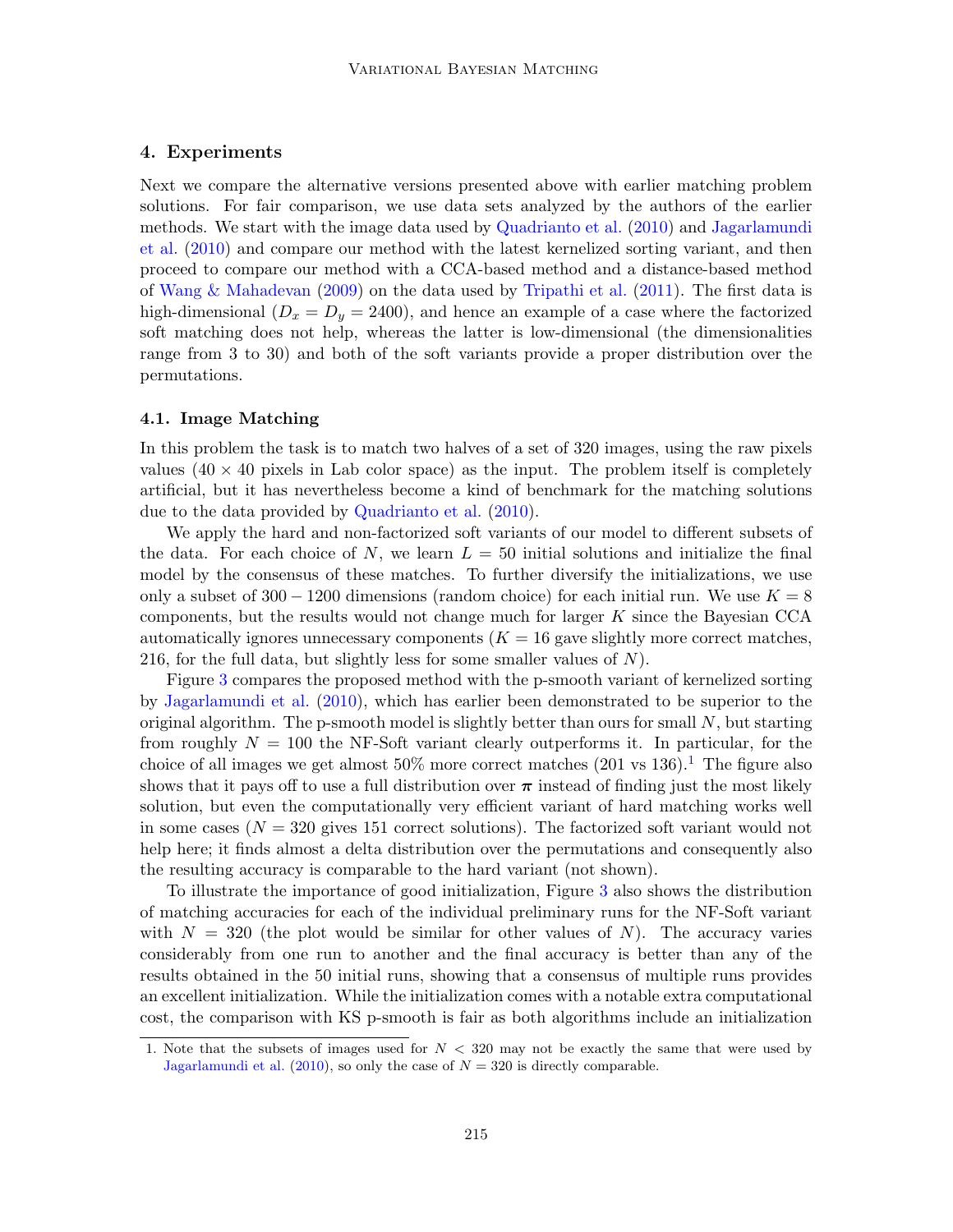## Klami



<span id="page-11-0"></span>Figure 3: Left: The number of correct matches as a function of the number of samples  $N$ . The NF-Soft variant clearly outperforms the hard matching, and for all but the smallest data sets is also better than the state-of-art kernelized sorting method p-smooth. The results for p-smooth are measured with a ruler from [Jagarlamundi](#page-15-1) [et al.](#page-15-1)  $(2010)$ . **Right:** For  $N = 320$  the soft variant finds 201 correct matches. The boxplot shows the distribution of accuracies for the 50 initial runs with different initialization, demonstrating how the final consensus match is clearly better than any of these. In particular, the median accuracy of the initial runs is only 33, which means that we could not rely on any single initialization.

scheme that requires solving the match several times. To be on the safe side we used 50 initializations, compared to 200 runs by [Jagarlamundi et al.](#page-15-1) [\(2010\)](#page-15-1).

#### 4.2. Metabolite Matching

Next we proceed to an example data on translational medicine, taken from [Tripathi et al.](#page-15-5) [\(2011\)](#page-15-5), where the task is to match metabolites of two populations. The problem mimics a challenge where we need to align metabolites of two different species [\(Sysi-Aho et al.,](#page-15-4) [2011\)](#page-15-4), but here the two populations are both human to provide the ground-truth alignment. The data consists of time series of concentrations of  $N = 53$  metabolites, and we have measurements for several subjects. We compare our method with two methods presented by [Tripathi et al.](#page-15-5) [\(2011\)](#page-15-5), using a setup very similar to theirs. In particular, we average the matching accuracies over 100 runs where  $\boldsymbol{X}$  and  $\boldsymbol{Y}$  are taken from random subjects (that is, the runs are truly independent since the input data is different in each run), and we restrict the matchings so that a metabolite can only pair with another one in the same functional class (which are assumed known).

We also provide another set of results without constraints, to demonstrate how well we can do without any prior information on the match. For both tasks we compare our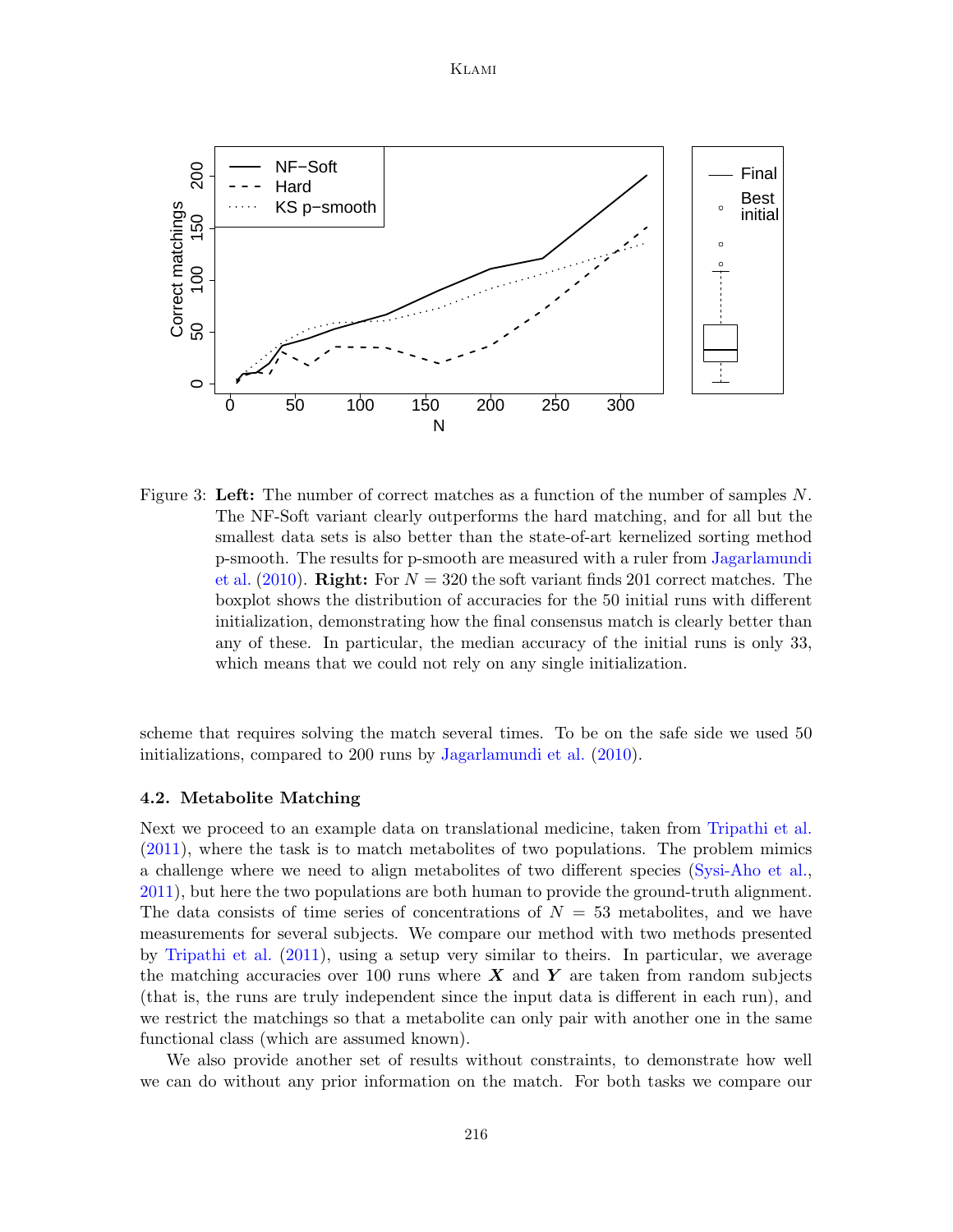

<span id="page-12-0"></span>Figure 4: The accuracy of matching the metabolites in two human populations, averaged over 100 different matching tasks and summarized as boxplots using the default parameters of the R implementation. The top plot summarizes the results for setup where the matches are constrained to be within the known functional classes of the metabolites, whereas the bottom plot shows the results for purely datadriven solution with no additional constraints. For both setups the soft variants (both the non-factorized variant "NF-Soft" and the factorized one "F-Soft") of the proposed method are the best, followed by the hard variant. All three beat the baseline methods of CCA-based matching (CCA+AP) and manifold alignment  $(MA+AP)$  (paired t-test,  $p < 0.05$ ).

method with the alternating optimization of CCA and AP [\(Tripathi et al.,](#page-15-5) [2011\)](#page-15-5) and manifold alignment [\(Wang & Mahadevan,](#page-15-3) [2009\)](#page-15-3) followed by AP. The kernelized sorting is left out since [Tripathi et al.](#page-15-5)  $(2011)$  already showed that both  $CCA+AP$  and  $MA+AP$ outperform the basic version, and we did not have an implementation of the p-smooth version by [Jagarlamundi et al.](#page-15-1) [\(2010\)](#page-15-1) at hand.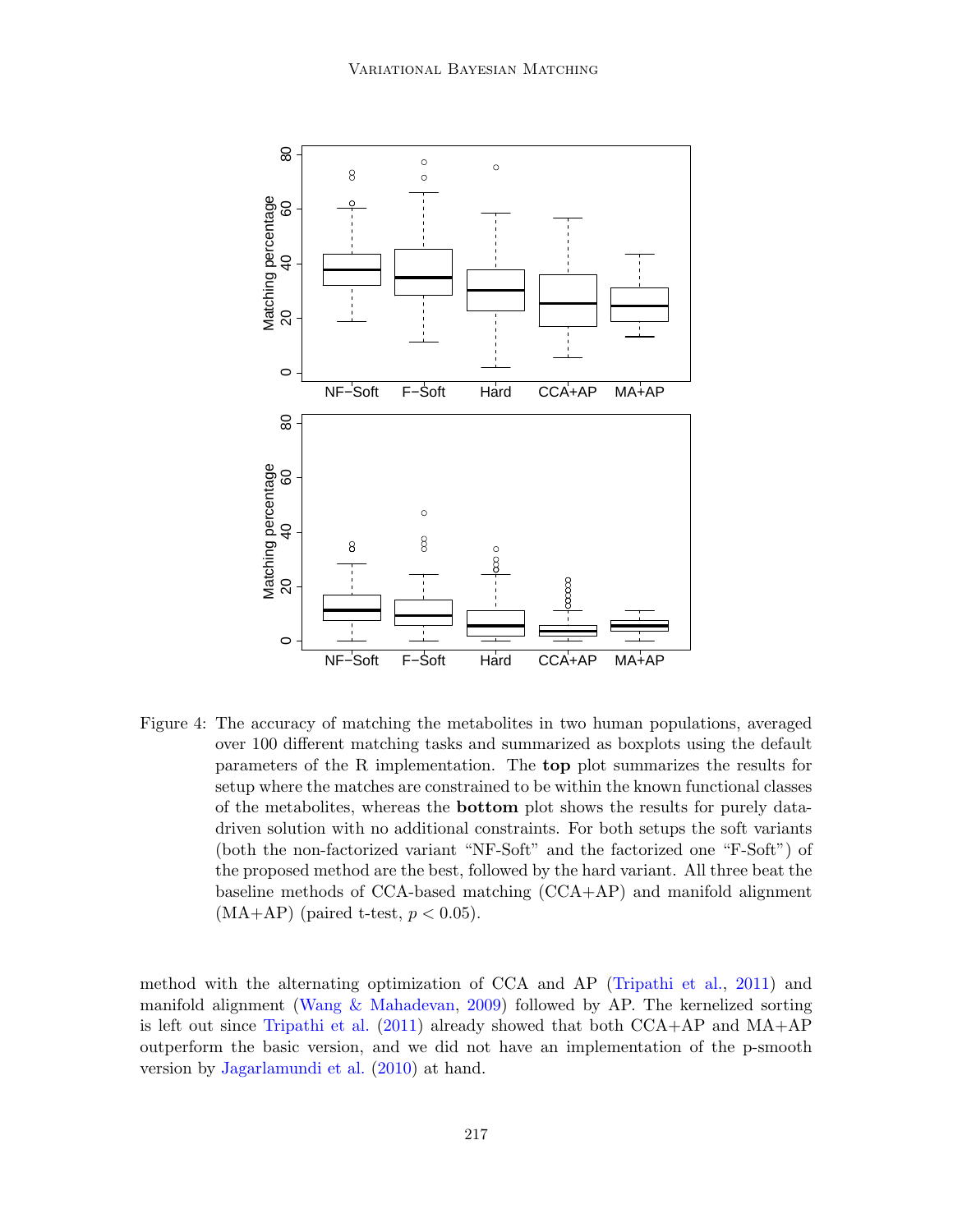## Klami

Figure [4](#page-12-0) shows how we again outperform the earlier methods by a relatively wide margin[2](#page-13-0) , the non-factorized soft variant again having almost 50% more correct matches compared to the best earlier method (38.9% correct vs 26.9% correct for CCA+AP). Both of the soft variants provide comparable accuracy, outperforming the hard matching solution. Nevertheless, even the hard one outperforms the comparison methods. This is understandable since the hard version is very close to the CCA+AP model. Both learn the most likely matching with an AP solver, so the primary difference is in our method using the Bayesian CCA instead of classical CCA as the underlying model. Given the relatively small sample size of  $N = 53$ , it was to be expected that Bayesian CCA would outperform the classical one.

Note that in this experiment we did not use the advanced initialization strategy of learning the final model given a consensus of preliminary runs, to warrant fair comparison with the MA+AP model that could not utilize the same strategy as it does not require initialization. Instead, we merely initialized each run with the first PCA component. However, we did one final test to mimic the consensus matching setup of [Tripathi et al.](#page-15-5) [\(2011\)](#page-15-5), and found the consensus of the 100 runs with different input matrices to reach 85%, compared to their result of 70% with equal amount of data and some additional biological constraints not used in our solution.

# 5. Discussion

We introduced a variational Bayesian solution for the matching problem introduced by [Jebara](#page-15-7) [\(2004\)](#page-15-7) and popularized by [Haghighi et al.](#page-14-0) [\(2008\)](#page-14-0), [Quadrianto et al.](#page-15-2) [\(2010\)](#page-15-2) and [Tripathi et al.](#page-15-5) [\(2011\)](#page-15-5) for solving alignment tasks for example in natural language processing and computational biology. By learning together a Bayesian canonical correlation analysis model [\(Virtanen et al.,](#page-15-10) [2011\)](#page-15-10) and a permutation matrix re-ordering the samples in one of the sets, we obtained matching accuracies better than those of any earlier solution.

The good performance can be pinpointed to three key properties. First, using CCA as the underlying probabilistic model enables matching the samples in the subspace capturing only the dependencies between the sets. Hence, the model combines the advantages of generative modeling and earlier matching solutions that explicitly maximize a dependency measure.

The second key element is that we learn a full distribution over the permutation matrices, instead of finding just the best one. Even if the overall goal was to find a single match, making the inference with soft assignments improves the accuracy considerably. In addition, it automatically implements properties similar to some earlier heuristic additions: Both [Haghighi et al.](#page-14-0) [\(2008\)](#page-14-0) and [Jagarlamundi et al.](#page-15-1) [\(2010\)](#page-15-1) attempt to identify the most reliable pairs to trust them more, whereas we will automatically average over the unreliable pairs by having wider posterior for them.

Finally, the third critical improvement is our improved initialization which dramatically helps converging to a good local optimum. The earlier works have also pointed out the importance of good initialization, and [Jagarlamundi et al.](#page-15-1) [\(2010\)](#page-15-1) in particular ended up devising an advanced initialization scheme that involves sequentially solving the problem with

<span id="page-13-0"></span><sup>2.</sup> The exact values for the comparison methods are not directly comparable with [Tripathi et al.](#page-15-5) [\(2011\)](#page-15-5), since they used additional biological constraints for learning the match.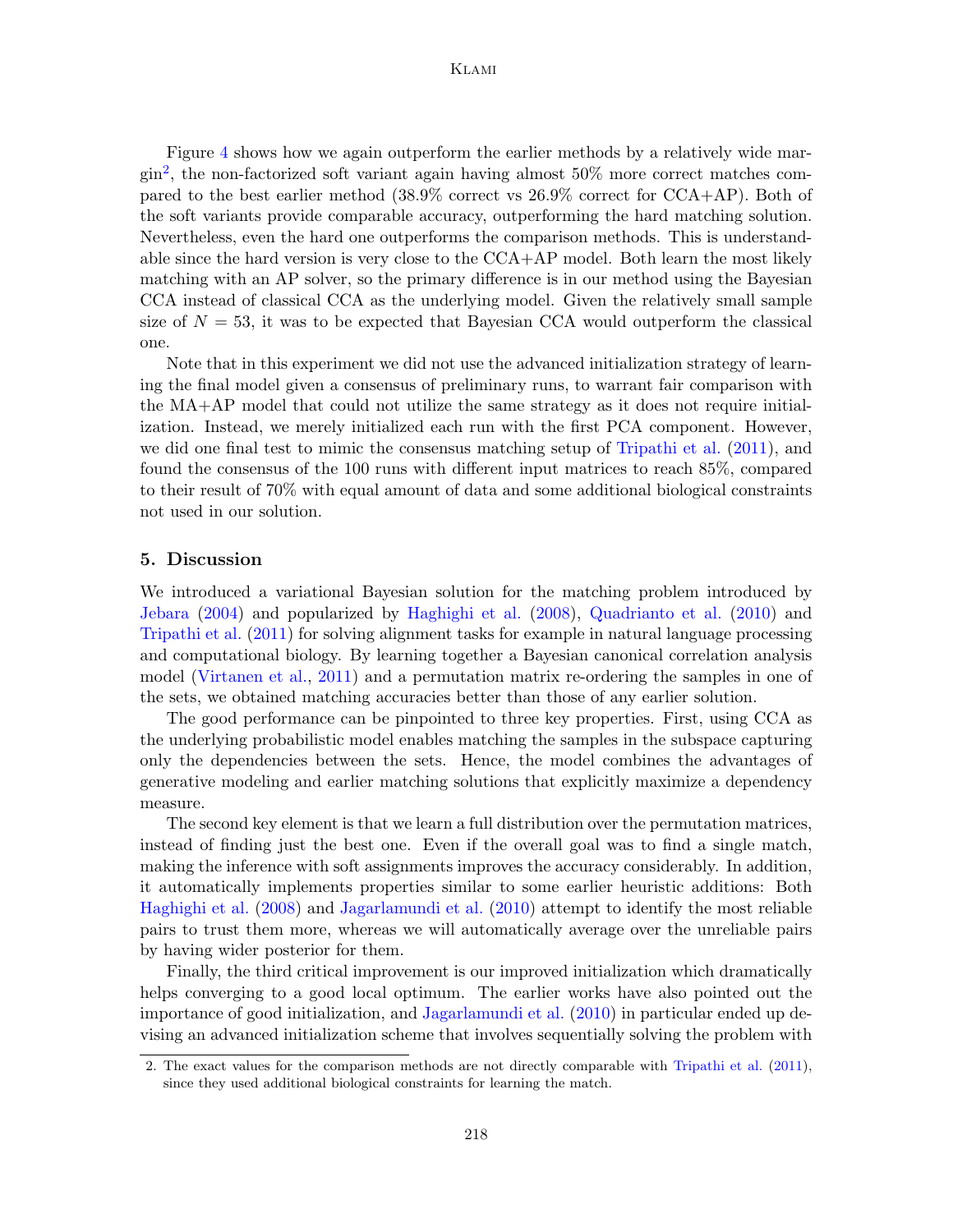slightly different tuning parameter while starting with the best solution obtained thus far. Our approach is complementary to that, by trying out several different initializations and then learning a consensus of those to be used as an initialization for the final solution. The proposed initialization is directly applicable also for other matching algorithms, including kernelized sorting.

During the review process [Djuric et al.](#page-14-3) [\(2012\)](#page-14-3) introduced a convex relaxation to kernelized sorting, obtaining accuracies comparable to ours in the image matching task. They got 206 correct matches for the 320 images, compared to our results of 201 ( $K = 8$ ) and 216  $(K = 16)$ . Their method has computational advantage due to guaranteed convergence to a global optimum, but it lacks justified probabilistic treatment. They use soft assignments obtained by relaxation to doubly stochastic matrices, which means they do not necessarily solve the original problem, in contrast to our method that directly operates on true permutations. However, their solution would most likely be an excellent initialization for the proposed model, either as a replacement for the different random initializations or as one extra initialization to be included in the consensus.

On a broader perspective, we introduced techniques for dealing with permutations in variational approximation, to complement the earlier exact approaches for small sample sizes [\(Kondor et al.,](#page-15-11) [2007;](#page-15-11) [Plis et al.,](#page-15-12) [2011\)](#page-15-12). The ideas should be applicable also to other problems involving permutation matrices, such as object tracking [\(Kondor et al.,](#page-15-11) [2007\)](#page-15-11), assuming the mode (the optimal permutation) can be found efficiently. The algorithms for creating the alternative permutations could be improved, but already the current ones dramatically improve the accuracy compared to using only the best match. We also pointed out that breaking the independence assumption between the match and the latent variables is crucial for high-dimensional data.

# Acknowledgements

We thank Academy of Finland (decision number #133818 and the Finnish Center of Excellence for Computational Inference (COIN)) for funding the research, and provide our grateful thanks for Prof. Matej Orešič for providing the data used in the metabolomics experiment.

# References

- <span id="page-14-2"></span>Bach, F.R. and Jordan, M.I. A probabilistic interpretation of canonical correlation analysis. Technical Report 688, Department of Statistics, University of California, Berkeley, 2005.
- <span id="page-14-1"></span>Boyd-Graber, J. and Blei, D.M. Multilingual topic models for unaligned text. In Uncertainty in Artificial Intelligence, 2009.
- <span id="page-14-3"></span>Djuric, N., Grbovic, M., and Vucetic, S. Convex kernelized sorting. In *Proceedings of the* 26th AAAI Conference on Artificial Intelligence, pp. 893–899, 2012.
- <span id="page-14-0"></span>Haghighi, A., Liang, P., Berh-Kirkpatrick, T., and Klein, D. Learning bilingual lexicons from monolingual corpora. In Proceedings of ACL-08: HLT, pp. 771–779, 2008.